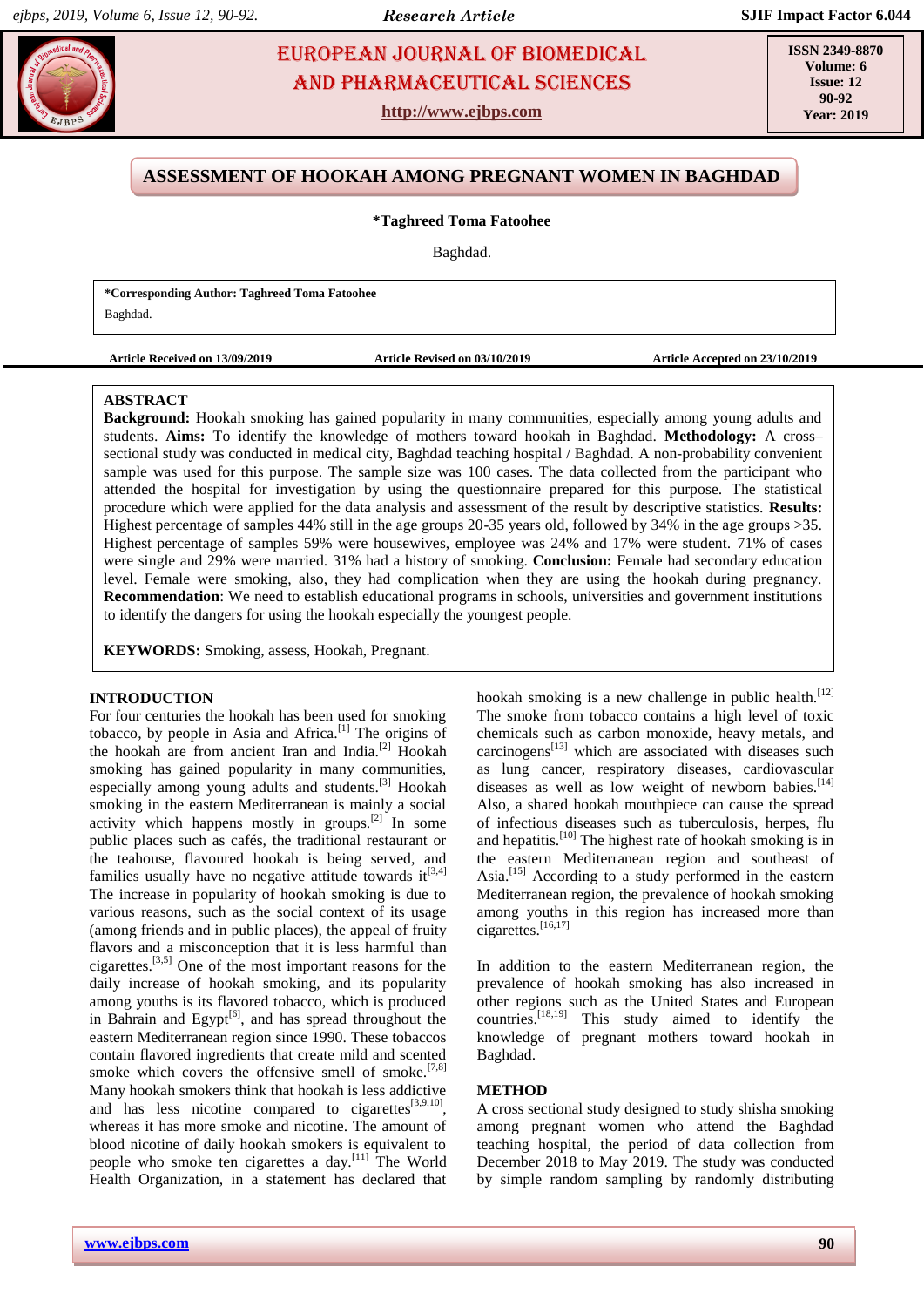self-administered questionnaires to them. The protocol of this study was approved by the MOH. The sample of this study was 100 pregnant women were included in the sample through interviewing them for the purpose of the study. The Statistical Package for Social Science (SPSS), Version16 was utilized for the purpose of statistical analysis of the data. The statistical measures were in form of means, frequencies, percentages.

## **RESULTS**

**Table (1):-** in this table shows that the highest percentage of samples 44% in the age groups 20-35, followed by 34% in the age groups >35, while the lowest percentage was 22% in the age groups <20 years.

**Table (1): Distribution of studied samples according to age groups.**

| Age groups years | No. | $\frac{1}{2}$ |
|------------------|-----|---------------|
| <20              | 22  | 17            |
| 20-35            |     | 14            |
| >35              | 34  | 34            |
| Total            | 100 | 100           |

**Table (2):-** in this table shows the highest percentage of samples were housewives 59% while the employed was 24% and 17% were student.

**Table (2): Distribution of samples according to occupation.**

| occupation | N0. |     |
|------------|-----|-----|
| Employee   | 24  | 24  |
| Housewife  | 59  | 59  |
| Student    |     |     |
| Total      | 100 | 100 |

**Table (3):-** in this table shows that, 34% has university education level, 42% has secondary and 24% has primary and intermediate education level.

**Table (3): Distribution of samples according to education.**

| <b>Education</b>         | <b>Frequency</b> | Percent |
|--------------------------|------------------|---------|
| Primary and intermediate |                  |         |
| Secondary                |                  |         |
| Collage                  | 34               | 34      |
| Total                    |                  |         |

**Table (4):-** in this table shows that the history of smoking, the highest percentage was 69% who didn't has history of smoking while 31% have it.

**Table (4): Distribution of samples according to history of smoking.**

| <b>Smoking</b> | <b>Frequency</b> | $\%$ |
|----------------|------------------|------|
| Yes            | 31               |      |
| No             | 69               | 69   |
| Total          | $100 -$          | 100  |

**Table (5):-** in this table shows that the disease or complication from using the hookah, the highest percentage was 46% who had disease and complication from using while 54% was not.

**Table (5): Distribution of samples according to disease or complication from using the hookah.**

| You have any disease or<br>complication from using the<br>hookah | <b>Frequency</b> | $\frac{0}{0}$ |
|------------------------------------------------------------------|------------------|---------------|
| Yes                                                              | 46               | 46            |
| No                                                               | 54               | 54            |
| Total                                                            | 1 በበ             | 10C           |

**Table (6):-** in this table shows that the disadvantage of hookah, only 11% of samples know that but 89% was not.

**Table (6): Distribution of samples according to disadvantage of hookah.**

| You know the disadvantage<br>for using the hookah | <b>Frequency</b> | $\frac{0}{0}$ |
|---------------------------------------------------|------------------|---------------|
| Yes                                               |                  |               |
| No                                                | 89               | 89            |
| Total                                             | 100              | 100           |

#### **DISCUSSION**

The age distribution for females in this study revealed that 44% in the age groups (20-35) years old, other study in Baghdad<sup>[6]</sup>, he found that all the cases was male and the most of them with the age 13-15 years. This may be due to the different time to did this research and because the open mind of the youngest people. Regarding the occupation for females, in this study we found that the highest percentage of studied sample were housewives  $(59%)$ , the same findings were observed in Syria<sup>[4]</sup>, this refer to same tradition and customers between the countries. In this study we found that the most female had secondary education 42% while the other results in Pakistan<sup>[22]</sup>, he found that the most participant in the collage and in US.<sup>[18]</sup> This difference is due to the different customs and traditions between the two countries. Also, in this study, shows that the 31% of studied sample are smoker, while in another study in the India (53) was not, this difference is because of absence of religious and cultural awareness and the deterioration of the health situation. 46% of studied sample has a complication when she's use the hookah, other result in  $US^{[8]}$  and in Iran<sup>[20]</sup>, The reason for the difference is due to the lack of possibilities of training and development in the health field, which led to the country's lack of the most basic elements of health.

#### **CONCLUSION**

Majority of cases still in the age groups 20-35 years. Most of cases were housewives, had a secondary education level, smoking, also, they had a complication when they are using the hookah. We need awareness programs about the disadvantage for using the hookah and educate people about ways and methods to avoid it.